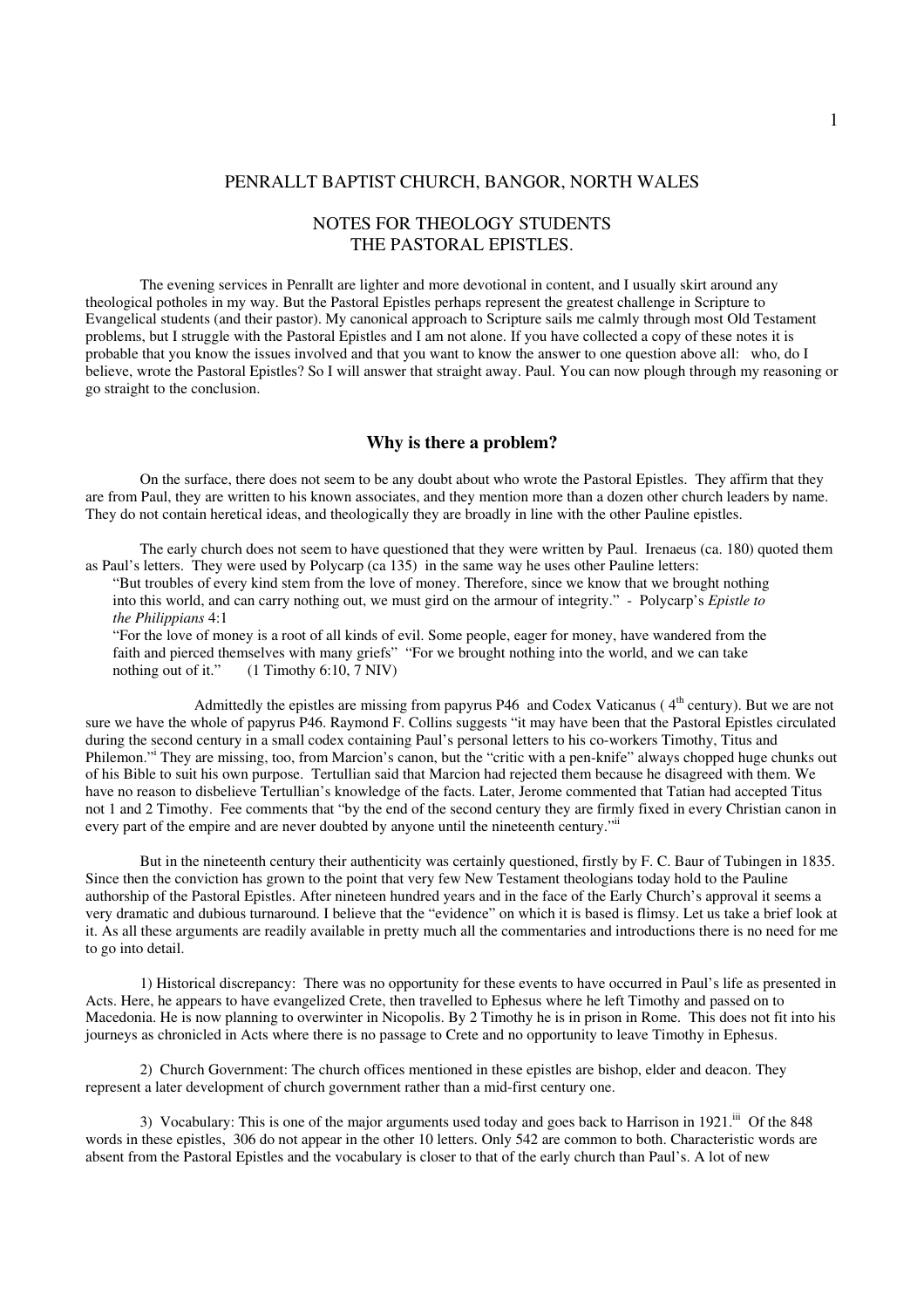vocabulary appears: eusebeia ( godliness ) represents the Christian faith; epiphaneia instead of paraousia; sophron ( soundminded). All these are typical of the Hellenistic side of things. Much of Paul's vocabulary is missing: for example, dikaiosune (righteousness ) is not used in its soteriological sense. We have to acknowledge the general truth of this argument and offer reasons for the differences ( while pointing out that they are not as statistically convincing as they might first appear)

4) Doctrine: The strong trinitarian statements of Paul are absent, as are many of the strong statements concerning salvation, to be replaced by a new term "God our Saviour."

5) Ethics: The life-style of Christians in these Epistles is bourgeois. It is middle-class, respectable, conformist, i.e. later than Paul's day.

The above is a very brief, and in particular I have not done justice to points number 3 and  $4.^{iv}$  I am sure that we must acknowledge that there are big differences in style and content between the Pastoral Epistles and the other Pauline epistles. We do need to offer some kind of explanation.

## **Answers to the Objections**

1) It is certainly impossible to fit these journeys into the Luke-Acts account. The only reasonable solution I can see to the problem is to argue that Paul was released from prison in Rome after two years ( as he hoped to be ), resolved to travel east to revisit some of the churches rather than west as he had previously intended (Rom 15:23-29), was re-arrested and died in Nero's persecution of the church. This, in fact, is the version passed on by Eusebius ( fourth century) who says that Paul was released after his two years in prison in Rome where Luke takes leave of him. Of course, it might just be Eusebius' own or someone else's reconstruction from the same texts as we have, but we cannot lightly dismiss it.

2. This seems to have fallen rather out of vogue at the moment and rightly so. The exchange between Ignatius and the Christians of Asia Minor show that patterns of church government differed widely from region to region. There is no reason at all to date those found in the Pastoral Epistles as "late". In fact, to me, they seem rather early and primitive compared to the mid-second century. Bishops and elders appear to be interchangeable terms, unlike later practice. Indeed, Donald Guthrie observes that overall, the qualities demanded of the bishops, elders and deacons in these epistles are "quite unexceptional."<sup>v</sup> Fee comments; "The weakness of this view is perhaps also demonstrated by the fact that the entire spectrum of church government, from the hierarchical episcopacy of Roman Catholicism, through the mediating expression of Presbyterianism, to the extreme congregationalism of the Plymouth Brethren, all find their support for their polity in these letters." vi

3. John Stott counters objections based on the vocabulary of the Pastoral Epistles by citing Bruce Metzger who presents general doubts about statistical studies. Furthermore, some of the material in the Epistles is quotation of other sources, so those sections will certainly have a different vocabulary. Earle Ellis claims that 43% of 1 Timothy, 46% of Titus and 16% of 2 Timothy use material that is pre-formed, such as Christian hymns, doxologies, credal confessions etc with give-away tags such as "this is a trustworthy saying." vii I think that these arguments seriously undermine the "nonpauline" objections and make Pauline authorship an acceptable option. Despite that, any examination of the vocabulary shows that there still remain significant differences which will demand an explanation.

4. There is no doubt that we do not get the same doctrinal depth from these Epistles as we have come to expect from the other Pauline epistles. John Stott is correct to observe that there is a degree of subjectivity in such judgements, viii and undoubtedly the general theology is Pauline ( all those who deny Pauline authorship agree that they come from Pauline circles ), nevertheless they do differ in content. This needs explanation.

5) True, there is an atmosphere of respectability and of conformity to prevailing social values. It is pretty clear from the book of *Revelation,* that some churches had begun to rest on their laurels long before the end of the first century. But it is still pretty radical stuff! Christians are encouraged to live by faith, love, and purity, within the light of eternity. Try that in a pagan world without anaesthetics and anti-biotics. (Try it in the twenty-first century with consumerism, postmodern dismissal of absolute truth, sexual permissiveness, and binge culture!).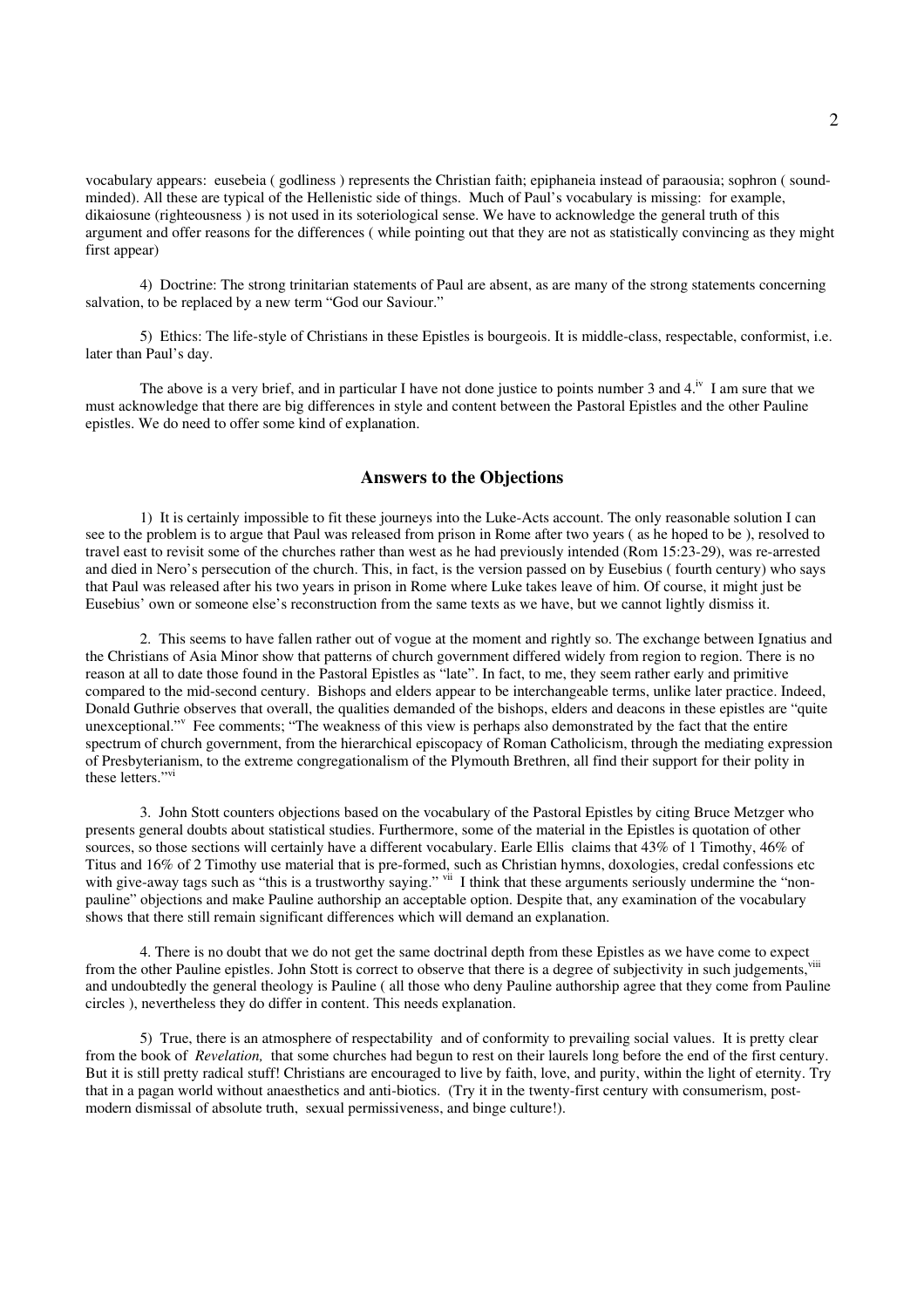#### **Why Object to Pseudonimity?**

So, you might argue, maybe some well meaning person in Paul's theological circle chose to dash off a few letters in his name. Does it matter? The Early Church recognised their inspiration and authority and accepted them. So should we. After all, we are not suggesting that we cut them out of the Bible. Howard Marshall says: "Current tendency is to argue that the author of the Pastoral Epistles did a good job in this own day, even if he did not do it as well as Paul would have done." <sup>ix</sup> Well, I think it is does matter and here are my reasons.

1) If the Early Church had known they were fakes they would not have accepted them into the canon. Tertullian, in his De Baptism, 17, talks about the pseudonymous Gospels written in the second century, none of which were accepted by the Church. This is consistent from the second century up. Bishop of Antioch, Serapion, in the early third century, rejecting the *Gospel of Peter* said "We, brothers, receive both Peter and the other apostles of Christ. But pseudepigraphia in their name we reject." Indeed, the whole point of writing a radical gospel ( radical to the author, heretical to the main body of the church) in the name of an apostle was to give it legitimacy. The Early Church was content ( after suitable discussion) to include the book of Hebrews in the canon, although they could not trace who wrote it. The Early Church never accepted a work they knew had been written by someone else. Full stop.

2) It deflects attention from the plain meaning of the text. Why write these epistles at all? They do not propose any particular doctrinal strand that we can tell. In fact they are criticised these days for being doctrinally bland. Why go to all the trouble to write them in Paul's name? As I understand it, the only explanation really offered is that Paul's influence was waning and that they were written to bolster control in Pauline circles: "If anything about the circumstances of the Pastoral Epistles is clear, it is that their immediate occasion is the development of groups within the churches which are regarded as opposed to the authority and teaching of Paul."<sup>x</sup> But at the end of the first century when the Corinthians were in need of some pastoral support the Roman church was happy to delegate the task of writing to Clement, one of their leaders ( maybe their "bishop", maybe not ). Admittedly Rome was not in the Pauline circle as such, but even so, you could write in your name at the behest of the others. Why pretend to be Paul? Worse, if Paul was still alive you were risking big trouble. If he was recently dead everyone knew it and you were being plain ridiculous. If he was long time dead then you could only touch on the problems obtusely for risk of giving the game away and being found out, in which case why write at all? The Pauline Epistles are not theological classics in the style of Romans or Ephesians, but they are at least consistent in tackling local problems in a low-key manner. Indeed, the kind of problems that the Ephesians are suffering do not seem to fit into the latter part of the first century by which time it had become a very strong, influential church ( possibly after the residence of the Apostle John among them.) The problems suggested in these epistles would seem to fit in the early days of the church, i.e. when Paul was still alive. Other arguments offered are that there was need for better structure in the church ( but the proposals in the Pastoral Epistles are hardly revolutionary) and there was the beginning of Gnostic heresy ( but this only began to be a problem much later than these were written).

3) It cheapens them. Paul's plans to visit Timothy personally (1 Timothy 3;14, 4:13) are "a piece of gratuitous irony and in bad taste" if not by Paul." <sup>xi</sup> The letters mention seventeen well-known friends who are Christians by name. Presumably this is all made up? The only get-out would seem to be that the letters contain fragments of genuine Pauline epistles which were otherwise unpublished. But if so, why write three epistles? One further point here: the human element of these epistles is very strong. Paul cares deeply for Timothy and Titus. This was not typical of fabrications of the time. Bishop Handley Moule wrote: "*The human heart* is in it everywhere. And fabricators, certainly of that age, did not will understand the human heart.<sup>xii</sup>

## **Half-way Solutions on Offer**

I admit that the vocabulary and doctrinal content are different from the other Pauline Epistles. So is there a halfway solution on offer? Clearly, if not from Paul they come from someone close to him, so why not Luke? This was first proposed by Moule,<sup>xiii</sup> who suggested that Luke might have been given very free rein by Paul to write on his behalf. Wilson and Quinn both suggested that this probably happened after Paul died<sup>xiv</sup> But surely, in the latter case everyone would have known that? And Luke could easily have written in his own name. No, it doesn't convince me.

One other solution which is well worth looking at comes from someone who is highly respected in Evangelical circles, Howard Marshall. In his excellent International Critical Commentary ( 1999 ) he sets out his solution. He feels that the differences between the Pastoral Epistles and the other Pauline Epistles are too great for him to explain other than by